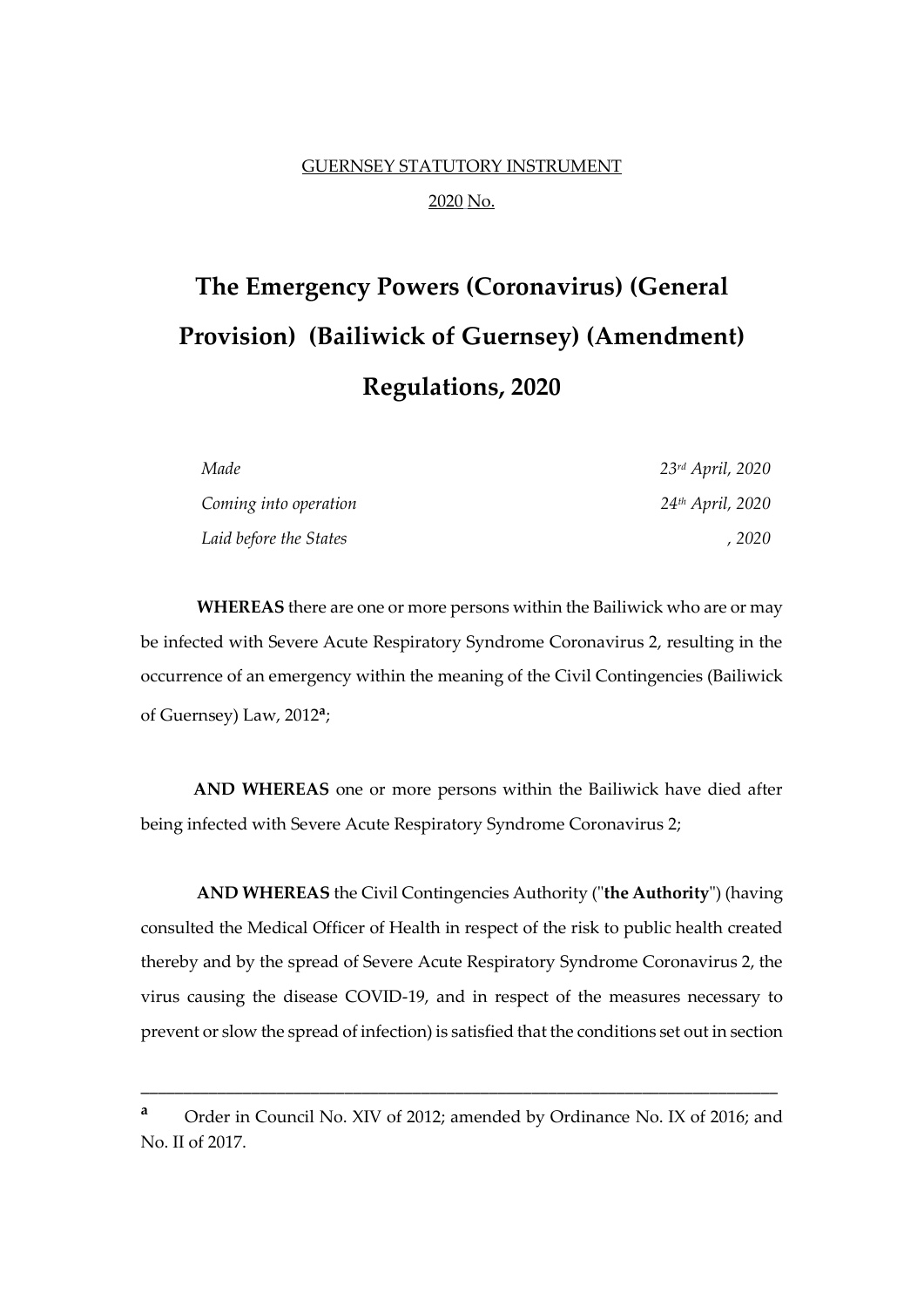13 of the Law are satisfied, and that the following regulations contain only provisions which are appropriate for and proportionate to the purpose of preventing, controlling or mitigating the emergency referred to above;

**AND WHEREAS** the Authority is satisfied that the effect of the following regulations is in due proportion to that emergency, and that they are compatible with the Convention rights within the meaning of section 1 of the Human Rights (Bailiwick of Guernsey) Law, 2000**<sup>b</sup>** ;

**NOW THEREFORE THE AUTHORITY**, in exercise of the powers conferred upon it by sections 12(1), 14 and 19 of the Law, and of all other powers enabling them in that behalf, hereby makes the following regulations: -

#### **Amendment of the General Provision Regulations: the General Election.**

**1.** (1) The Emergency Powers (Coronavirus) (General Provision) (Bailiwick of Guernsey) Regulations, 2020**<sup>c</sup>** ("**the General Provision Regulations**") are amended as follows.

(2) At the start of regulation 36, insert –

"(1) The Reform (Guernsey) Law, 1948 shall apply as if modified as follows.".

\_\_\_\_\_\_\_\_\_\_\_\_\_\_\_\_\_\_\_\_\_\_\_\_\_\_\_\_\_\_\_\_\_\_\_\_\_\_\_\_\_\_\_\_\_\_\_\_\_\_\_\_\_\_\_\_\_\_\_\_\_\_\_\_\_\_\_\_\_\_\_\_\_\_\_

**<sup>b</sup>** Order in Council No. XIV of 2000; amended by No. I of 2005; Ordinance No. XXXVII of 2001; No. XXXIII of 2003; No. XX of 2015; No. IX of 2016; No. XXVI of 2018; and G.S.I. No. 27 of 2006.

**<sup>c</sup>** G.S.I. No 51 of 2020.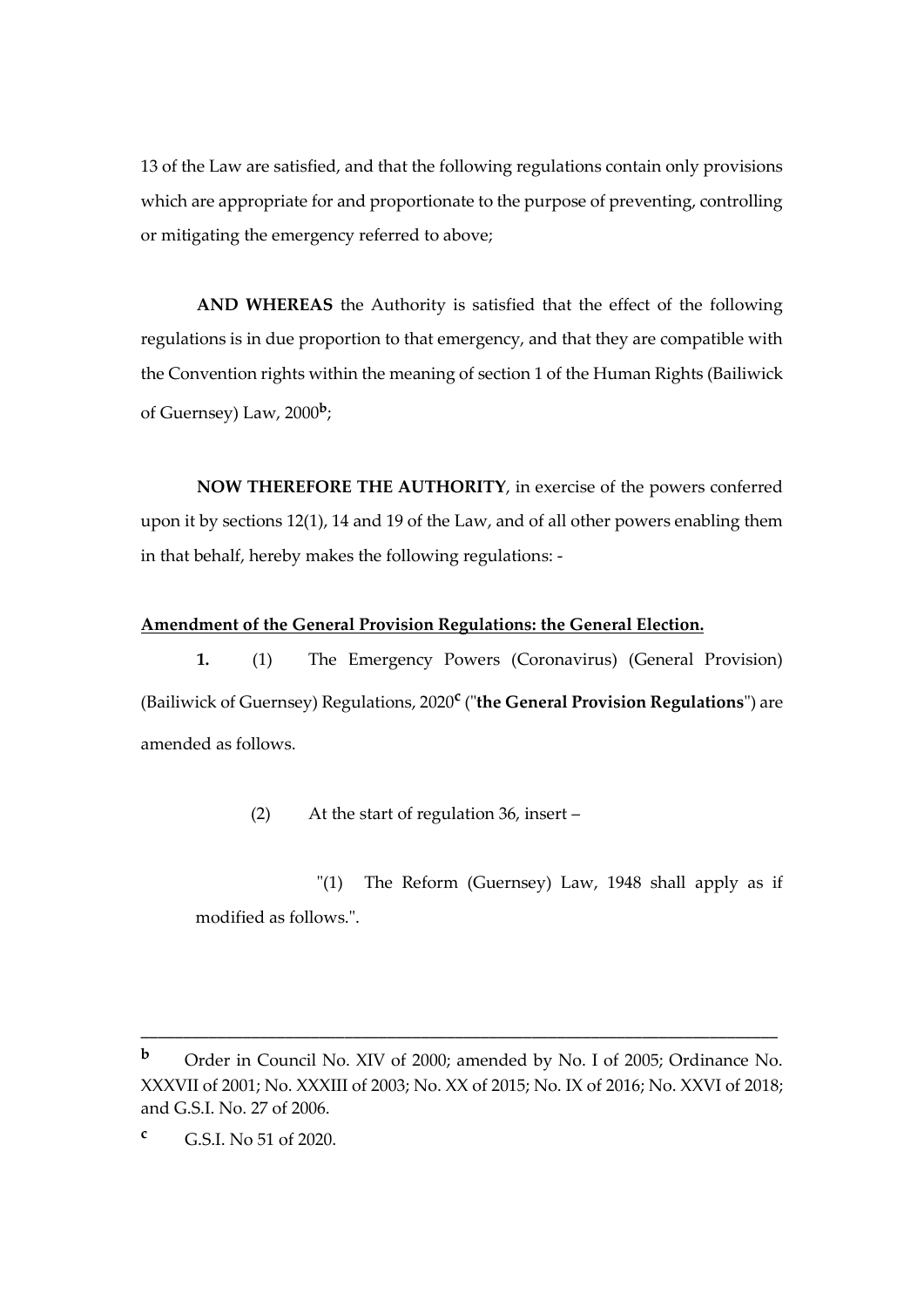(3) Renumber the existing text of regulation 36 as paragraph (2), and for all the text in paragraph (2) before the inserted Article, substitute "Insert the following Article immediately after Article 3 –".

(4) After paragraph (2) of regulation 36, insert –

"(3) In Article 26(2), Article 30(2), and in Article 29 each time it appears, for "2020" substitute "2021".".

(5) Immediately after regulation 36, insert -

#### "**Disapplication of section 1 of the States Reform (Guernsey) Law, 2015**.

**36A.** Section 1 of the States Reform (Guernsey) Law, 2015 is disapplied.".

## **Amendment of the General Provision Regulations: modification of the Government of Alderney Law.**

**2.** (1) The General Provision Regulations are further amended as follows.

(2) In regulation 37, for the inserted Part IVA substitute the following –

#### "PART IVA

#### EMERGENCY PROCEDURES

#### **Application.**

**55A.** (1) This Part shall apply only in the circumstances set out in subsection (2) and despite any other provisions of or under this Law.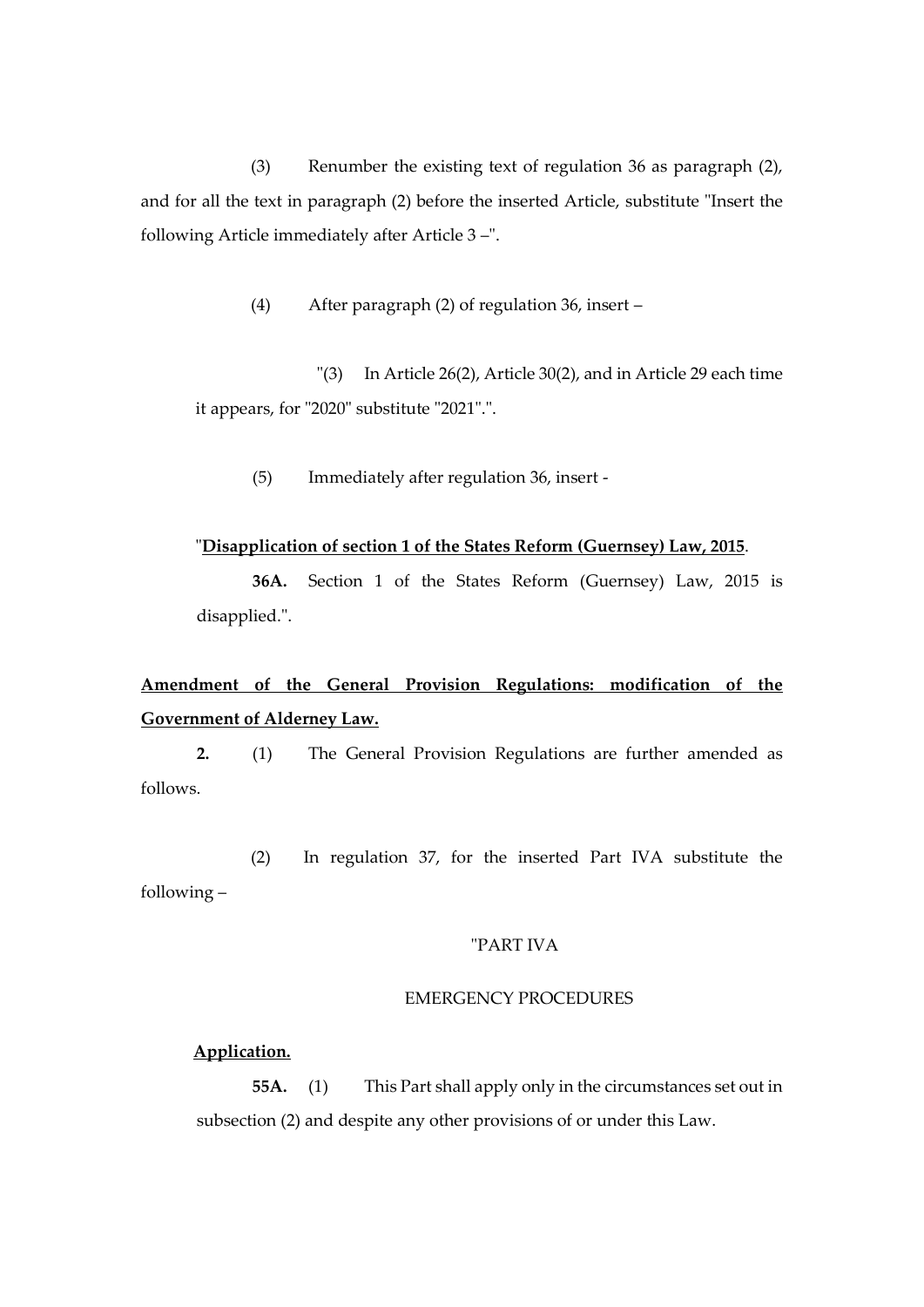(2) The circumstances are that the President has made a determination, upon representations from the Civil Contingencies Authority, in the light of circumstances prevailing in Alderney in relation to Severe Acute Respiratory Syndrome Coronavirus 2, which make it appropriate for this Part to apply.

(3) This Part shall cease to apply if the President makes a further determination, upon representations from the Civil Contingencies Authority in the light of circumstances prevailing in Alderney in relation to Severe Acute Respiratory Syndrome Coronavirus 2, that it is appropriate for it to cease to apply.

#### **People's Meetings.**

**55B.** (1) A people's meeting need not be held under section 42 before a meeting of the States and subsection (2) shall apply to that States' meeting if a people's meeting has not been so held.

(2) After the reading of each item in the Billet d'État, the President shall call upon a member of the States to provide a report summarising relevant comments made in writing by members of the public in response to the publication of the Billet d'État under section 41 ("**the report**"); and Rules 9(1), 11 and 12 of the States of Alderney Rules of Procedure, shall apply as follows –

> (a) the last sentence of Rule 9(1) shall apply as if it referred to that member reporting the numbers and composition of people who had made such comments in writing, and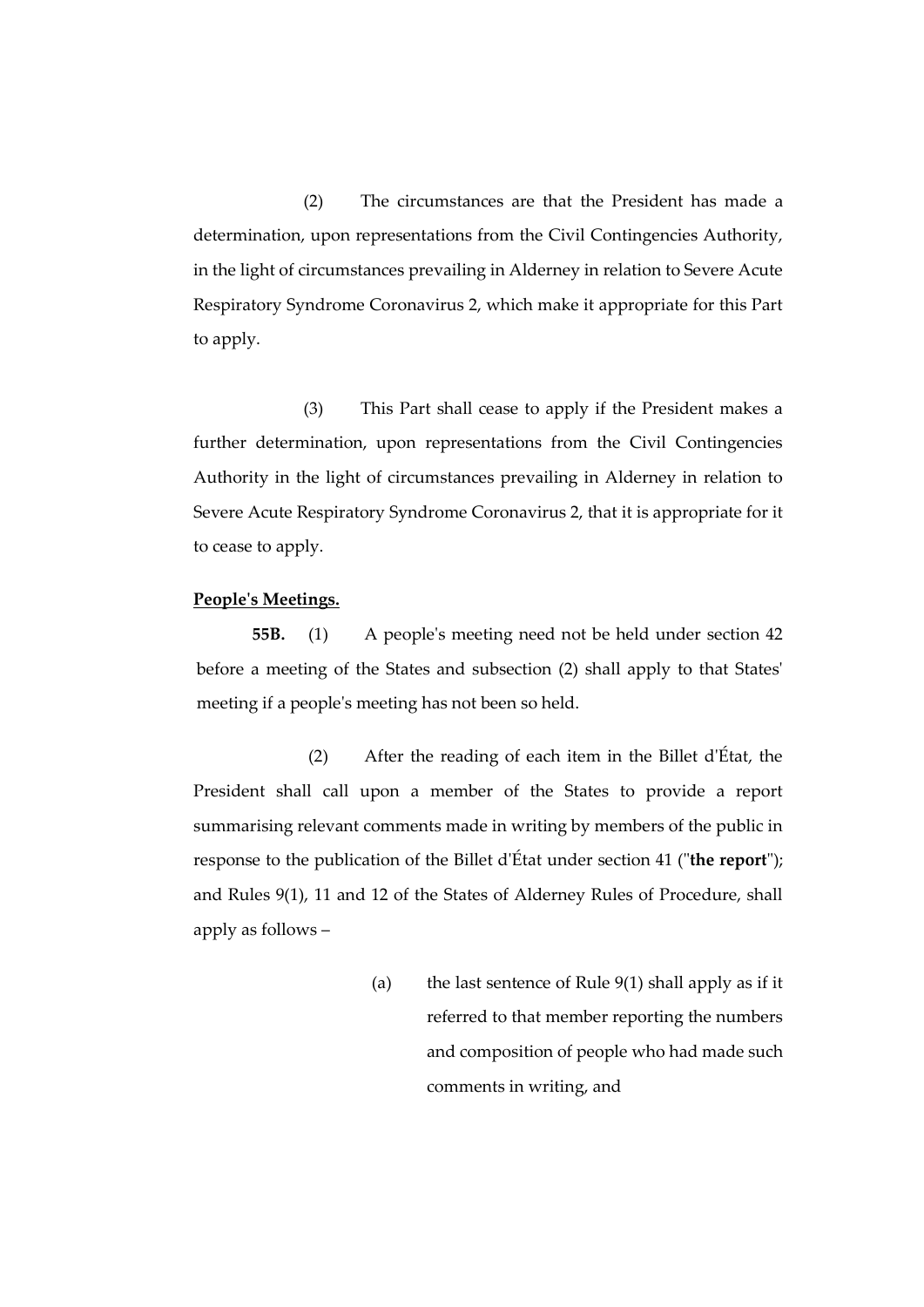(b) Rules 11 and 12 shall apply as if they referred to that member and the report.

#### **Public Attendance at meetings of the States.**

**55C.** States meetings need not be open to the public.

#### **Remote Meetings of the States.**

**55D.** (1) The States may meet remotely.

(2) A member of the States, the Greffier or the person presiding in the States shall be treated for all purposes of or under this Law as present in a remote meeting of the States (including, but not limited to, the purpose of forming a quorum in accordance with section 45(3) or 55F) if, by means of electronic communications or telecommunications or otherwise –

- (a) the member, the Greffier or the person presiding, as the case may be, has declared that he or she is present, and
- (b) in the case of a member of the States or the Greffier, the person presiding has declared that the member or the Greffier, as the case may be, shall be treated as present,

except where a member of the States is required to leave the remote meeting in accordance with any provision of or under this Law.

(3) For the purposes of this section, a meeting of the States is a remote meeting if members of the States and the person presiding communicate and vote during the meeting solely, or primarily, by means of electronic communications or telecommunications.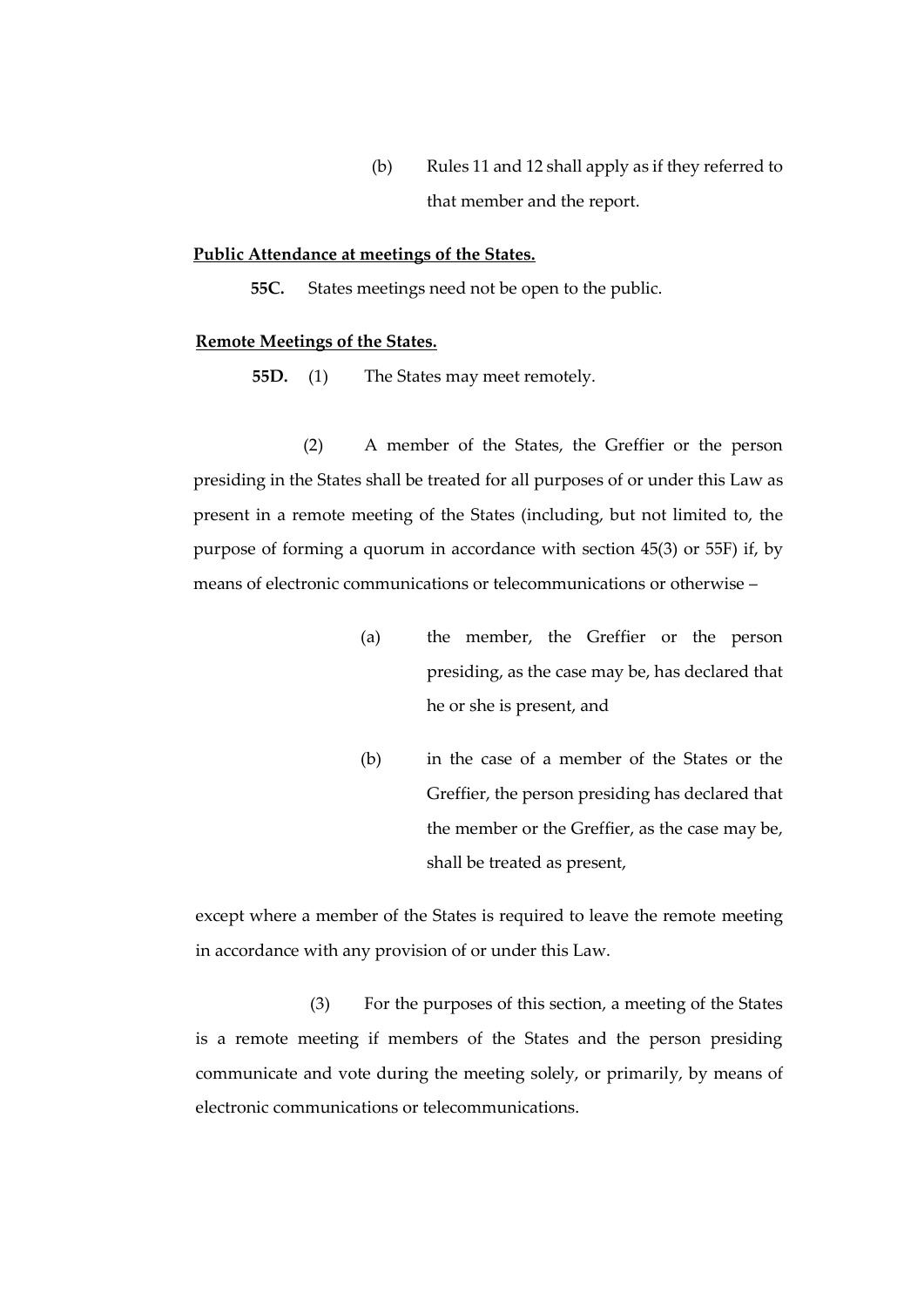#### **Proxy voting at meetings of the States.**

**55E.** (1) The President may prescribe certain reasons for absence ("**Authorised Absence"**) from a meeting of the States, which shall entitle a member of the States ("**first member**") to arrange for the first member's vote to be cast by another member acting as proxy if the first member's circumstances require the first member to take an Authorised Absence from a meeting of the States.

(2) The President shall make directions as to the manner in which proxy arrangements under subsection (1) shall operate in relation to an Authorised Absence.

(3) Despite section 55D(2), reasons for an Authorised Absence may include where a member is absent for only part of a meeting of the States because it is necessary or expedient for the purposes of other States business or a member is unable to vote remotely due to a failure in telecommunications, electronic communications or other means of communication.

#### **Quorum at a meeting of the States.**

**55F.** (1) The quorum at a meeting of the States is a minimum of 5 States members holding office at the time of the meeting in addition to the person presiding at that meeting.

(2) Subsection (1) does not affect the provisions of section 45(3) in relation to resolutions of the States to the extent that their implementation would require the amendment of this Law.

#### **New procedures applying to remote meetings of the States.**

**55G.** (1) The following procedures shall apply where the States meet remotely.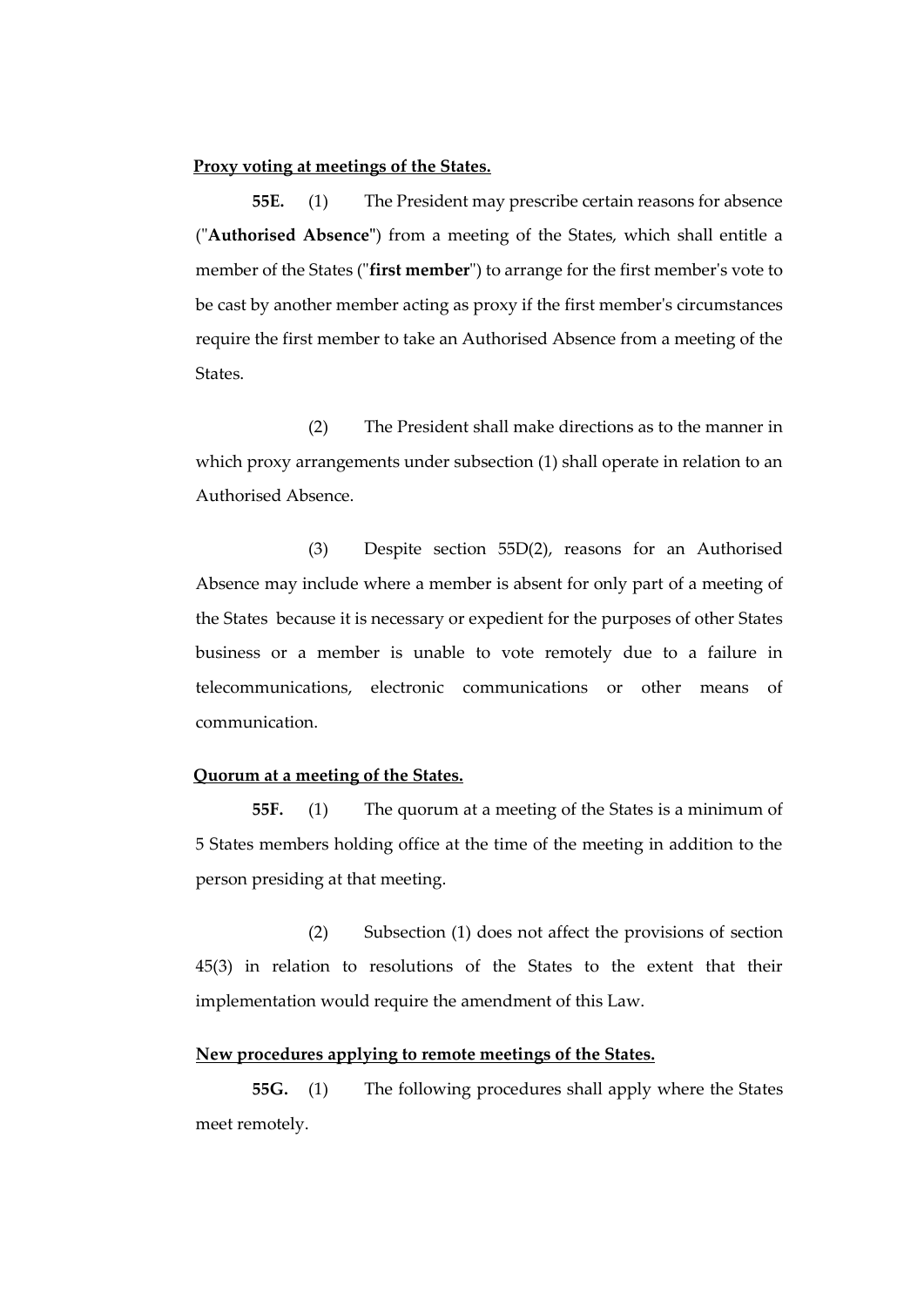(2) The Greffier shall make arrangements to enable a member of the States who is absent at the start of a day on which there is a meeting of the States to declare that the member –

- (a) is present,
- (b) intends to follow proceedings, and
- (c) is able to vote by means of electronic communications, telecommunications or otherwise on that day.

(3) The Greffier shall inform the person presiding at the meeting of the States of the name of each member of the States who has made a declaration under subsection (2) and, the person presiding shall state that those members are present and instruct the Greffier to keep a record of that fact in the Official Report.

(4) Arrangements made by the Greffier shall include arrangements for members to make a declaration under subsection (2) after proceedings of the States have started; and the President may admit such a member to the remote meeting at any time.

## **Modifications to the States of Alderney Rules of Procedure for remote meetings of the States.**

**55H.** (1) The States of Alderney Rules of Procedure shall apply to remote meetings of the States with the following modifications.

(2) Rules 8(2) and 9(3) shall not apply.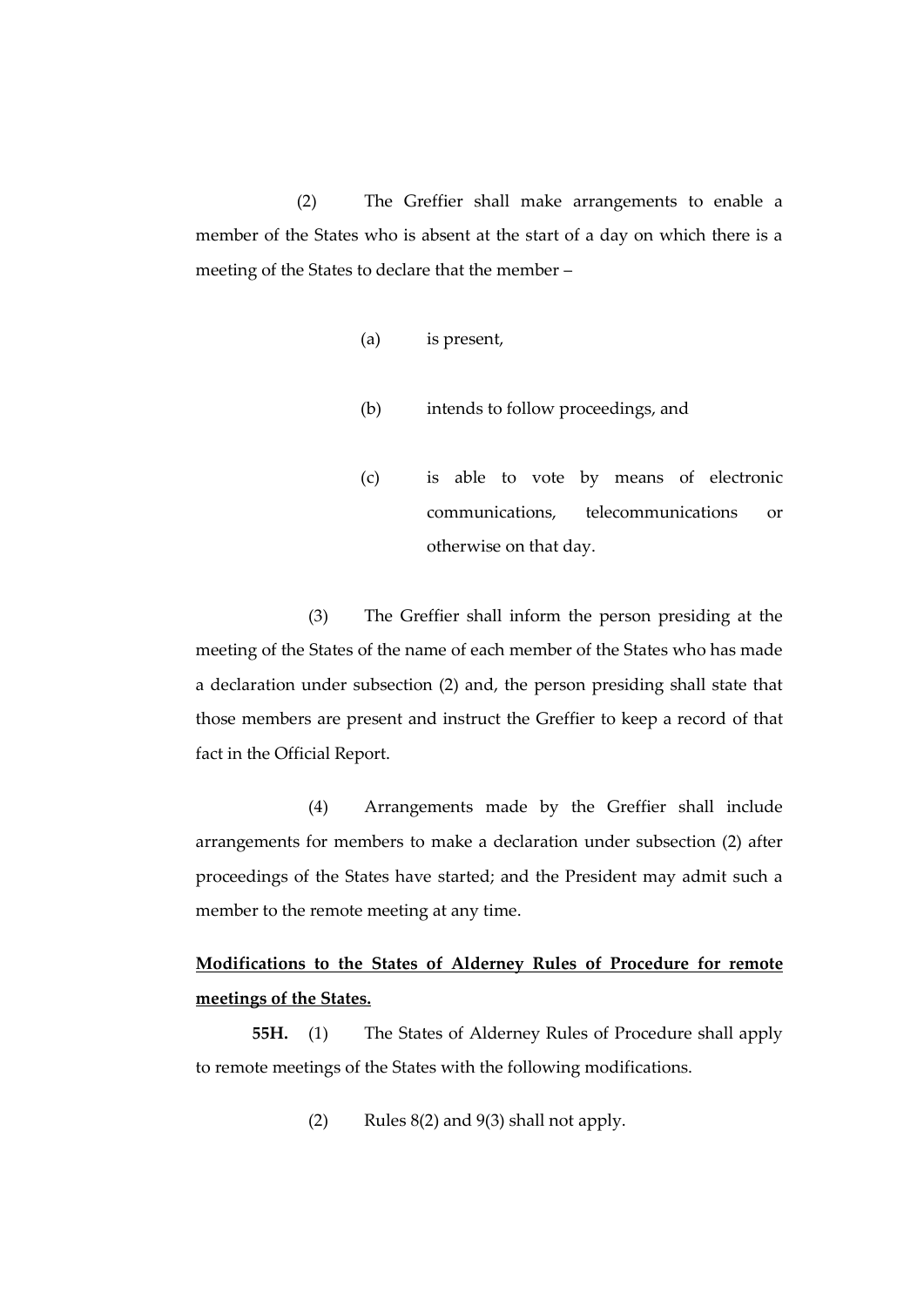(3) Rule  $8(4)$  and the last sentence of Rule  $8(5)$  shall apply as if each reference to "to withdraw from the precincts of the States" read "to leave the remote meeting of the States".

(4) Rule 16 shall apply as if "rising and" read "notifying the President by electronic communications or telecommunications".

## **Power of Policy and Finance Committee to prescribe further rules of procedure in relation to remote meetings of the States.**

**55I.** (1) The Policy and Finance Committee may make rules of procedure applicable to remote meetings of the States supplementing relevant provisions of this Part and provision applying further modifications, for the purpose of such meetings, to the States of Alderney Rules of Procedure and any other rules of procedure relating to meetings of the States prescribed under section 45; and section 45 shall be construed accordingly.

(2) For the avoidance of doubt, and without prejudice to subsection (1), the States may –

- (a) prescribe rules of procedure applicable to remote meetings of the States, and
- (b) (whether meeting remotely or otherwise) resolve to amend, or revoke, rules of procedure prescribed by the Policy and Finance Committee under subsection (1).

#### **Meetings of committees.**

**55J.** (1) A member of a committee of the States or the Chief Executive acting as clerk of the committee, who is in communication with other members of the committee by telephone, live television link or any other means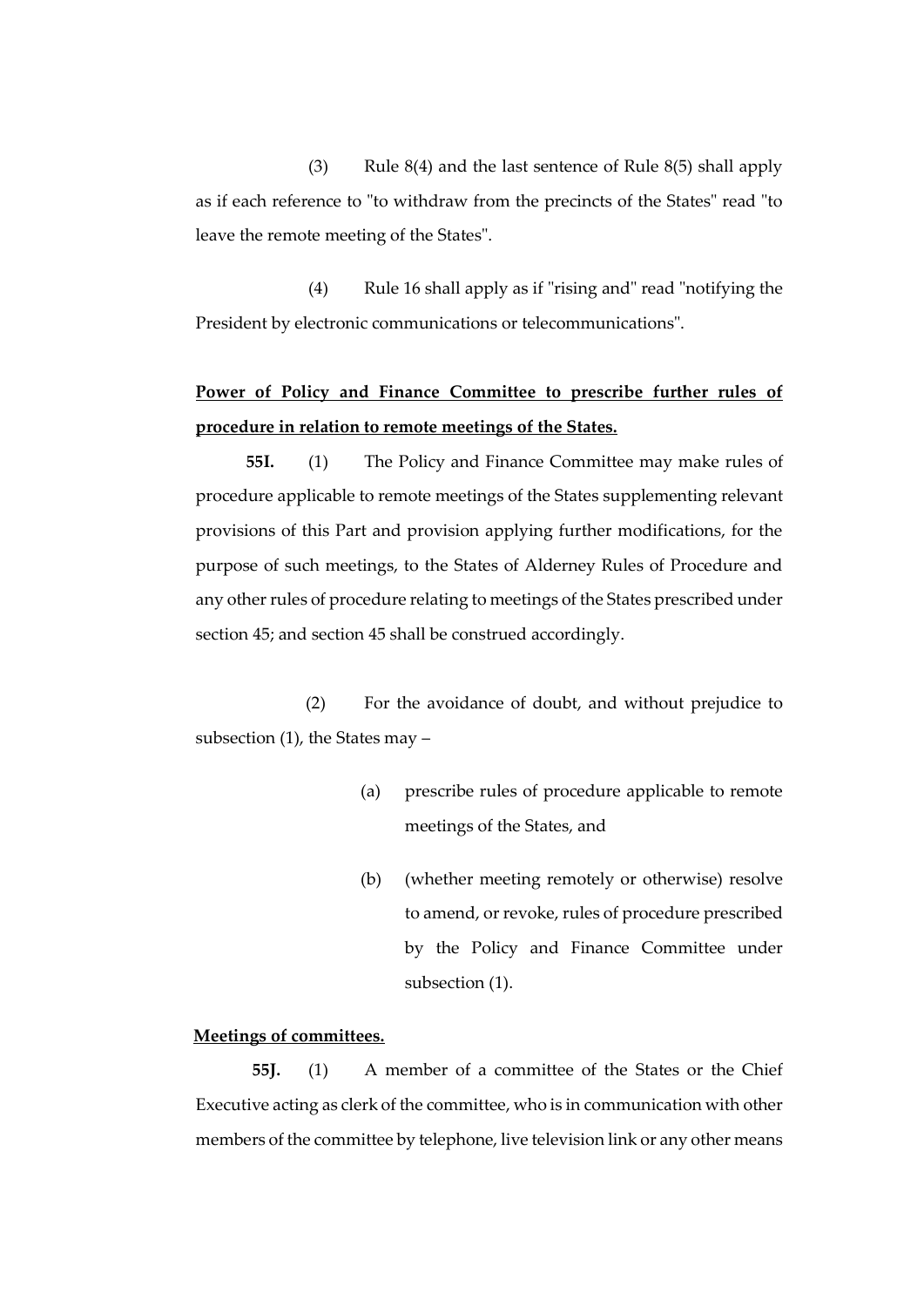of telecommunications or electronic communications, so that each member of the committee can hear or read what is said or communicated by each of the others, is deemed, subject to subsection (2), to be present in person for all purposes relating to a meeting of that committee including calculating the quorum at the meeting under subsection (5).

(2) In the event that a means of communication referred to in subsection (1) fails, is corrupted or the person presiding at the meeting in accordance with section 50(3) ("**person presiding**") considers that confidentiality is compromised, the person presiding shall have the discretion to determine at any time during the course of the meeting that the member, or the Chief Executive acting as clerk of the committee, who is affected by that failure, corruption or compromising of confidentiality is no longer deemed to be present in person at the meeting.

(3) For the avoidance of doubt, a determination under subsection (2) does not affect the validity of the proceedings of the committee for any purpose prior to the making of that determination.

(4) The reference to the "Chief Executive acting as clerk of the committee" includes any person appointed as the Secretary of the Committee or a person acting in that person's stead as referred to in rule 7 of the Rules of Procedure for States' Committees.

(5) The quorum at a meeting of a committee of the States is one half (or the nearest number above one half) of the number of members of the Committee including the person presiding.

#### **Interpretation of Part IVA.**

**55K.** In this Part, unless the context requires otherwise –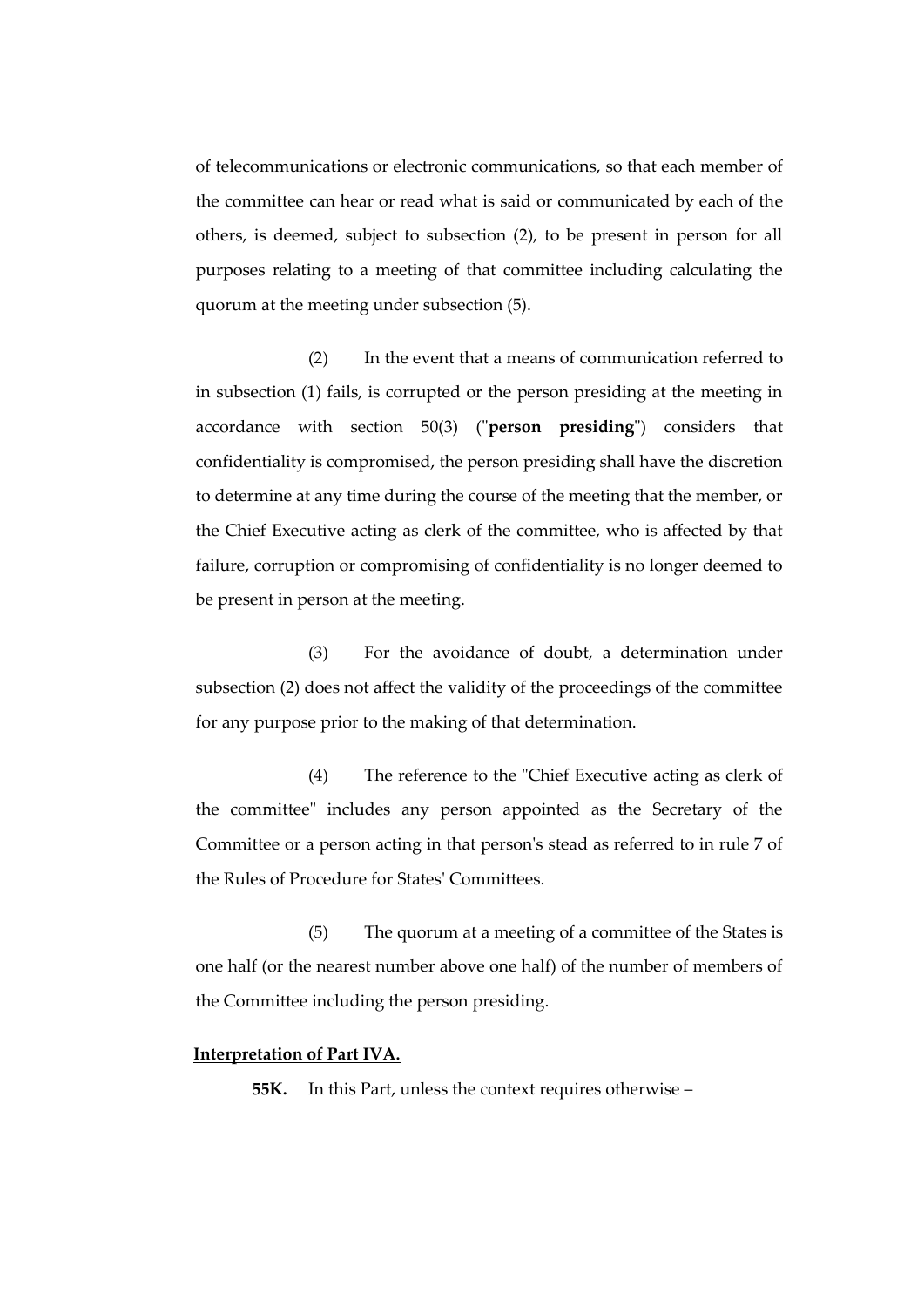"**Civil Contingencies Authority**" means the body of that name established under section 1 of the Civil Contingencies (Bailiwick of Guernsey) Law, 2012,

"**Official Report**" means the Official Report of the States of the Island of Alderney, also known as "Hansard",

"**Rules of Procedure for States Committees**" means the States of Alderney Rules of Procedure for States Committees made in August, 2005, and

**"States of Alderney Rules of Procedure**" means the States of Alderney Rules of Procedure made on 17<sup>th</sup> March, 2010.".

#### **Amendment of the General Provision Regulations: miscellaneous.**

**3.** (1) The General Provision Regulations are further amended as follows.

(2) In regulation 1(1) and regulation 9(1), for "these Regulations" substitute "this Part".

(3) In regulation 30, each time it appears for "25(3)" substitute "26(3)", and in the definition of "Dean" immediately before "relation" insert "in".

(4) In regulation 31(1), for "the Schedule" substitute "Schedule 4".

(5) In regulation 45(2), for "VI, VII and XI" substitute "VI and VII".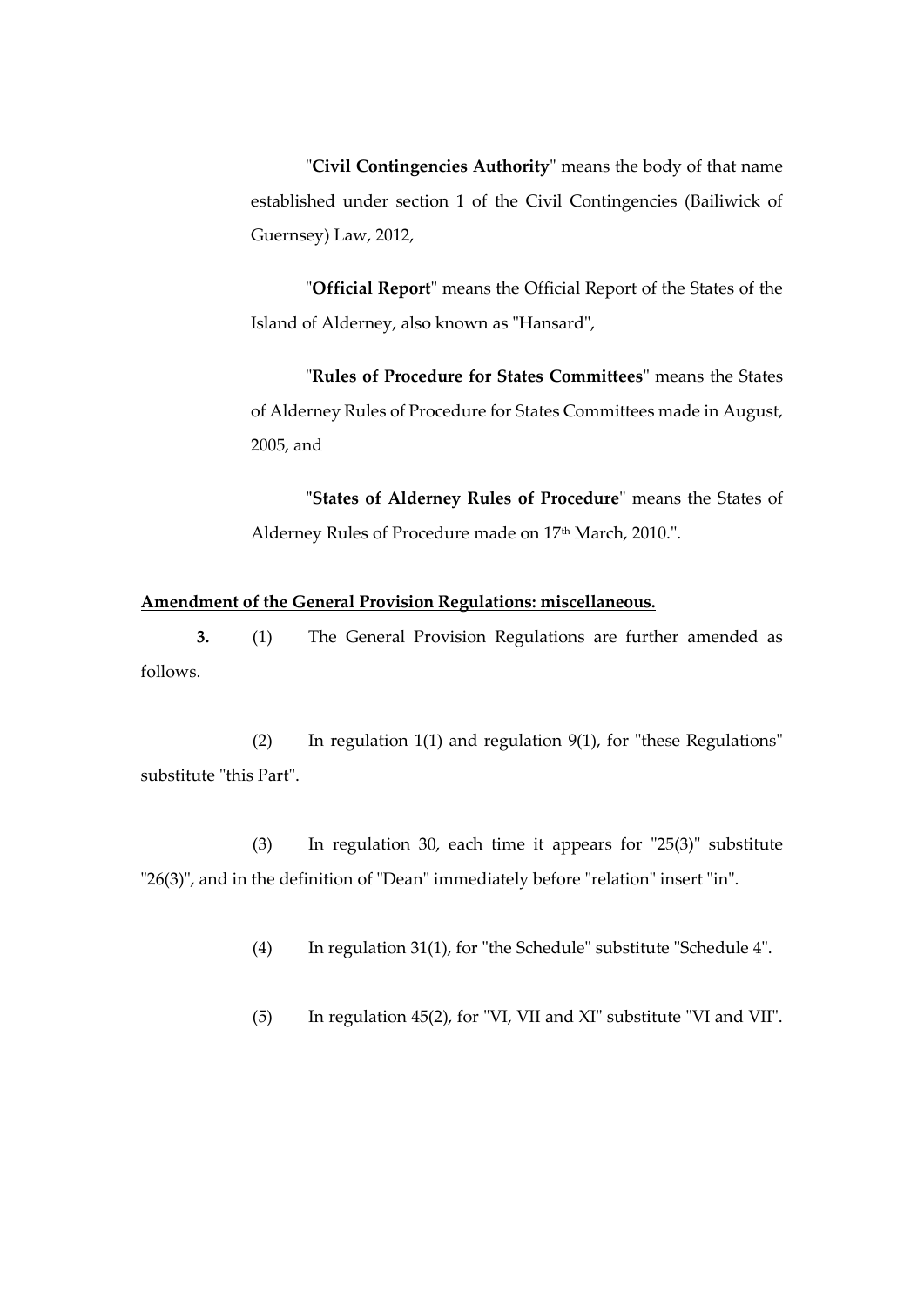(6) In the text of section 107A(6) of the Medicines (Human and Veterinary) (Bailiwick of Guernsey) Law, 2008 as inserted by the modifications to the application of that Law by paragraph 2(2) of Schedule 3, omit "Committee".

#### **Interpretation, citation and commencement.**

**4.** (1) In these Regulations, "**the General Provision Regulations**" has the meaning given in regulation 1(1).

(2) These Regulations may be cited as the Emergency Powers (Coronavirus) (General Provision) (Bailiwick of Guernsey) (Amendment) Regulations, 2020, and shall come into force on the 24<sup>th</sup> April, 2020.

Dated this 23rd day of April, 2020

G.A. ST PIER Chairman of the Civil Contingencies Authority

#### EXPLANTORY NOTE

\_\_\_\_\_\_\_\_\_\_\_\_\_\_\_\_\_\_\_\_\_\_\_\_\_\_\_\_\_\_\_\_\_\_\_\_\_\_\_\_\_\_\_\_\_\_\_\_\_\_\_\_\_\_\_\_\_\_\_\_\_\_\_\_\_\_\_\_\_\_\_\_\_\_\_

*(This note is not part of the Regulations)*

These Regulations are emergency regulations made by the Civil Contingencies Authority under Part 3 of the Civil Contingencies (Bailiwick of Guernsey) Law, 2012